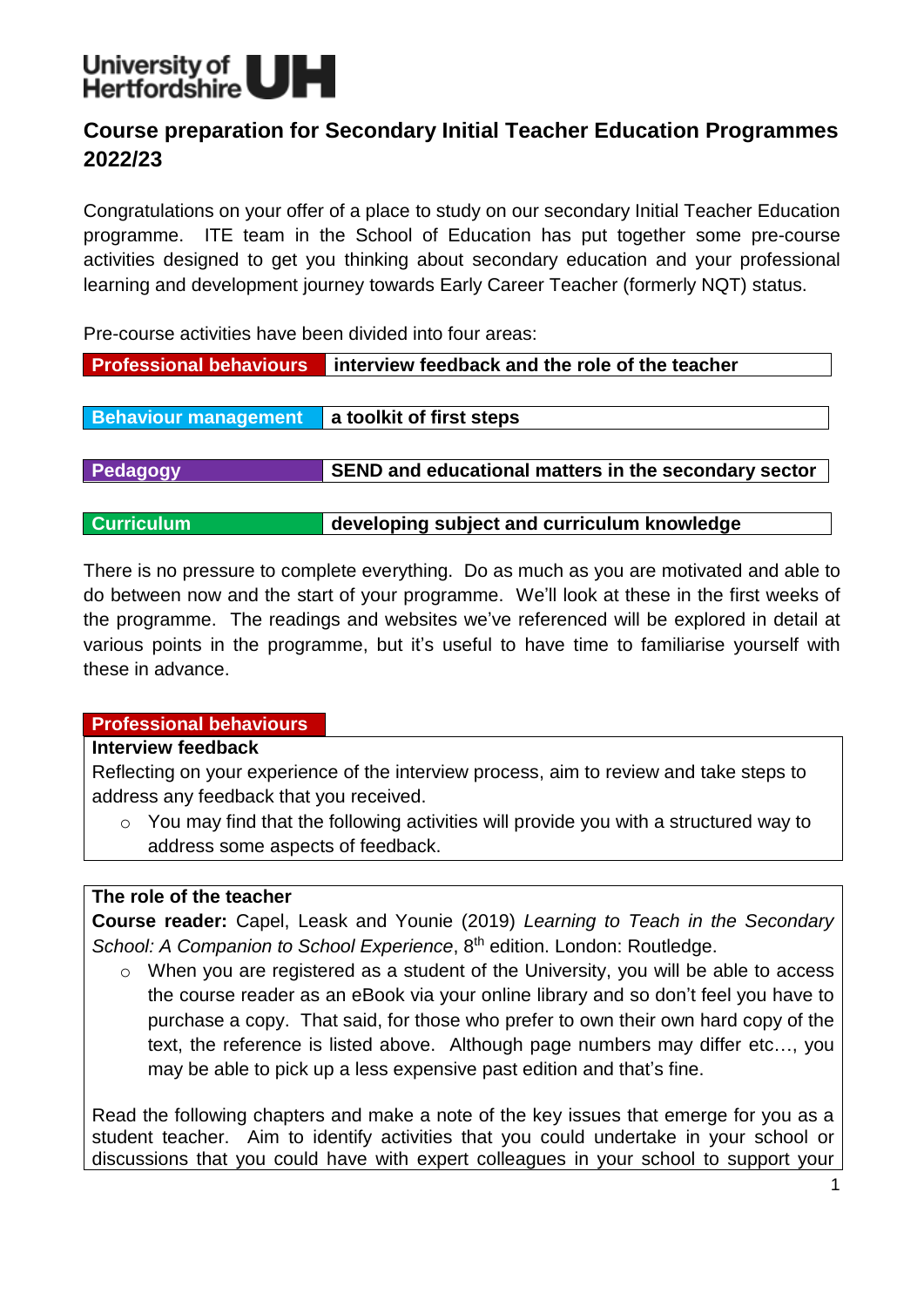# University of<br>Hertfordshire

professional learning and development in relation to the issues that you have identified.

Chp. 1.1 What do teachers do?

Chp. 1.2 Student teachers' roles and responsibilities

Chp. 1.3 Developing your resilience: managing stress, workload and time

Chp. 2.1 Reading classrooms: how to maximise learning from classroom observation

Chp. 3.1 Communicating with pupils

Chp. 3.2 Motivating pupils

Chp. 3.3 Managing classroom behaviour: adopting a positive approach

Chp. 5.4 Improving your teaching: an introduction to practitioner research, reflective practice and evidence-informed practice

## **Behaviour management**

## **Behaviour management**

Have a read through of the following key areas. You may find it useful to make your own notes about what you are reading and thinking as it emerges.

Bennett, T (2019) The [trainee teacher behavioural toolkit: a summary. DfE](https://www.gov.uk/government/publications/initial-teacher-training-itt-core-content-framework/the-trainee-teacher-behavioural-toolkit-a-summary)

Skipp, A and Hopwood, V [\(2017\) Case studies of behaviour](https://assets.publishing.service.gov.uk/government/uploads/system/uploads/attachment_data/file/602506/Behaviour_Management_Case_Studies_Report.pdf) management practices in [schools rated Outstanding: research](https://assets.publishing.service.gov.uk/government/uploads/system/uploads/attachment_data/file/602506/Behaviour_Management_Case_Studies_Report.pdf) report. DfE

## **Pedagogy**

Have a read through of the following key areas. You may find it useful to make your own notes about what you are reading and thinking as it emerges.

# **Special Educational Needs and Disabilities in mainstream schools**

EEF [\(2019\) Special Educational Needs in mainstream schools](https://educationendowmentfoundation.org.uk/tools/guidance-reports/special-educational-needs-disabilities/)

**[EEF Summary of recommendations poster](https://educationendowmentfoundation.org.uk/public/files/Publications/Send/EEF_Four_Common_SEND_Misconceptions.pdf)** 

[EEF Four common SEND misconceptions](https://educationendowmentfoundation.org.uk/public/files/Publications/Send/EEF_Four_Common_SEND_Misconceptions.pdf)

Register for free access to [NASEN](https://www.sendgateway.org.uk/register) (national association for special education needs) and download the **SEND Code of Practice Mini Guide** and read Background, Chp 1: Principles and Chp 6: Schools

# **Remote education**

[DfE \(May 2020\) Adapting the curriculum](https://www.gov.uk/guidance/adapting-the-curriculum-for-remote-education) for remote education

# **Safeguarding**

DfE (Sept 2020) [Keeping Children Safe in Education,](https://assets.publishing.service.gov.uk/government/uploads/system/uploads/attachment_data/file/912593/Keeping_children_safe_in_education_part_1_Sep_2020.pdf) Part 1 [Ofsted \(2021\) Review of sexual abuse in schools and colleges](https://www.gov.uk/government/publications/review-of-sexual-abuse-in-schools-and-colleges)

**Tackling social disadvantage and injustice**  [Reay, D \(2012\) What would a socially just education system look like?](http://classonline.org.uk/docs/2012_Diane_Reay_-_a_socially_just_education_system.pdf) Centre for labour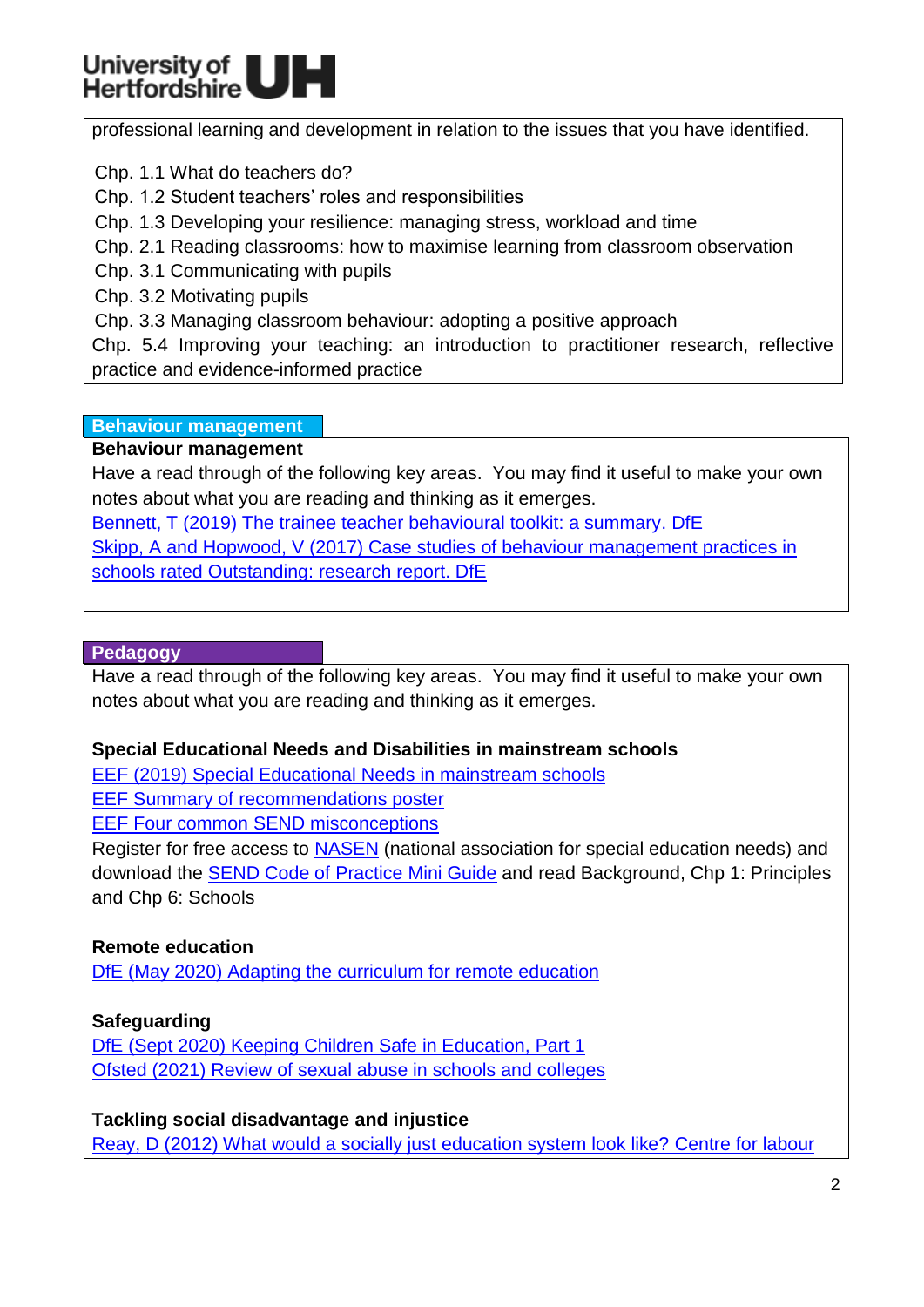

[and social studies](http://classonline.org.uk/docs/2012_Diane_Reay_-_a_socially_just_education_system.pdf)

#### **Curriculum**

#### **Developing subject and curriculum knowledge**

A key aspect of being an effective teacher is having excellent subject knowledge for teaching (SKfT) and being prepared to work on areas of subject knowledge which may be less secure. The model below outlines four dimensions which comprise effective SKfT:



Subject knowledge is the student teacher's own subject knowledge per se. This is influenced by one's own education, skills, and experience. Many student teachers have subject specialist degrees or, in the case of secondary ITE, may have accessed a Subject Knowledge Enhancement (SKE) course to develop areas of subject specialism. It is useful to reflect on the student teacher's starting point.

Curriculum knowledge is what the subject looks like in education and how it is experienced by learners in the context of what we mean by curriculum: the national curriculum; the school's enactment of the national curriculum through its subject curriculum across the key stage; and formal examination specifications and assessment objectives. It is useful to identify one's subject knowledge strengths and areas for development in relation to how the subject as it is framed within education.

Pedagogical knowledge: is about ways of teaching the subject as appropriate to the topic content, knowledge, understanding, skills, and concepts. It is the strategies and teaching methods a subject specialist may choose to employ to support pupils to learn the subject area. Overarching approaches and theories of learning may underpin pedagogical choices, but there will be approaches that best suit the subject and context in which it is being taught.

Knowledge of learners and how children learn is about how student teachers acquire an understanding of the needs of the pupils they work with over time and how they plan highquality teaching to enable all pupils to participate, learn, enjoy and make progress.

#### **Activity 1: auditing your subject knowledge in the secondary curriculum**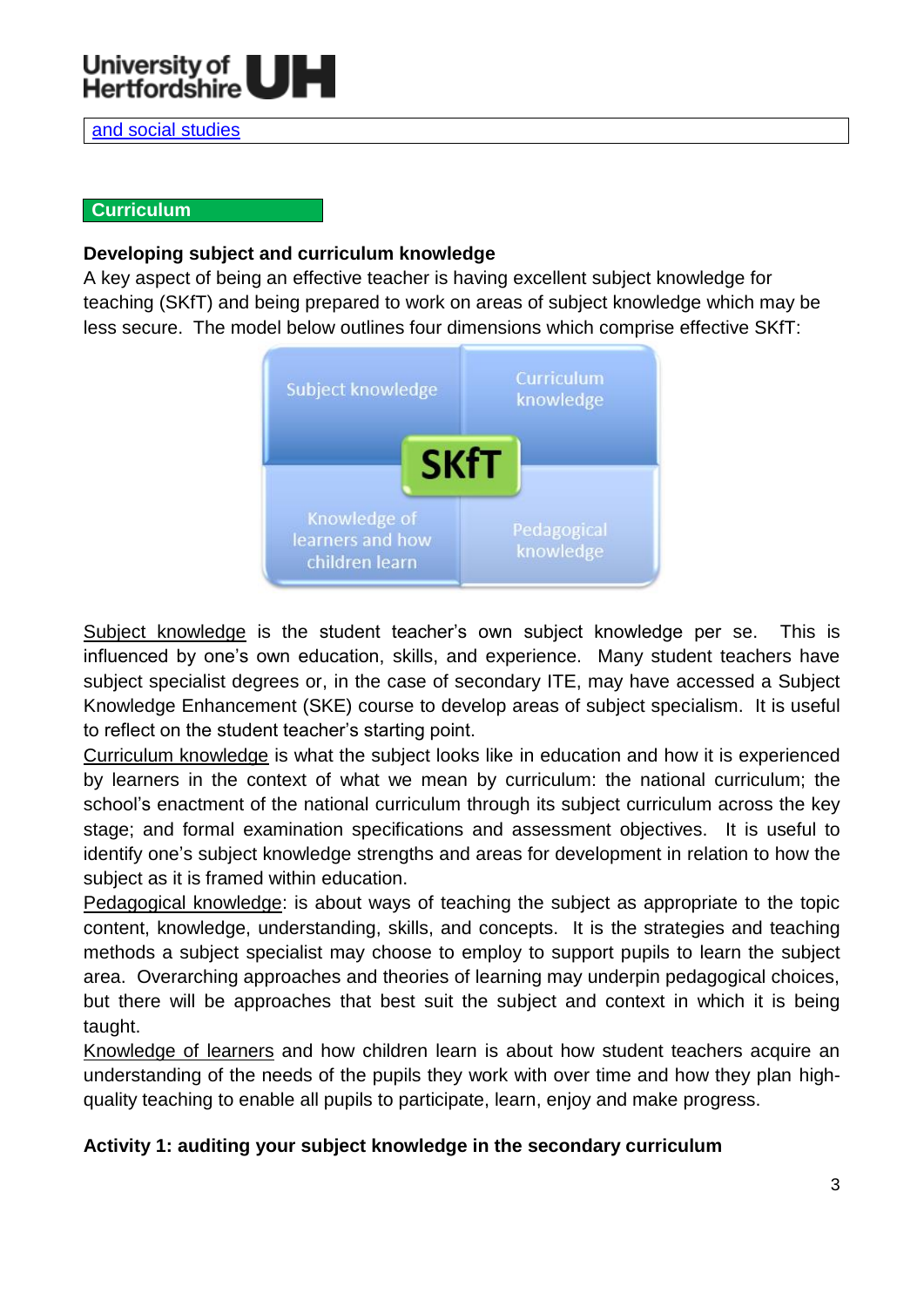

A sensible starting point is to review and audit your subject knowledge as it appears in the curriculum. A useful way of auditing your knowledge is to review the substantive knowledge of your subject as it appears in the national curriculum for KS3 and KS4 and/or one of the four examining GCSE specifications (and an A Level specification, if you are training within the 14-19 age range). This will enable you to identify your strengths and areas for development that you may begin to address prior to starting your programme.

#### **[The National](https://www.gov.uk/government/collections/national-curriculum) Curriculum**

Familiarise yourself with the curriculum content of your subject at KS3 and KS4. Identify any areas of subject knowledge that you will need to address and undertake actions to develop these aspects of subject prior to the start of your course.

#### GCSE and/or A Level

Use a GCSE and A Level exam specification to audit your qualifications and prior experience in your subject specialism. Identify areas where your prior knowledge is insufficient to underpin your teaching of this area and work on this before the programme begins. In the case of School Direct student teachers, it's a good idea to use the specification that is being taught in the department at your training school.

You may find it helpful to record this as a table so that you may discuss this with your UH Subject Tutor:

| <b>Curriculum/topic</b> | Initial confidence and                                              | <b>Planned actions to address</b>                                            |
|-------------------------|---------------------------------------------------------------------|------------------------------------------------------------------------------|
| area                    | competence rating<br>Scale: 1 to 5<br>$1 = poor$<br>$5 =$ excellent | curriculum areas where you<br>feel your current knowledge is<br>insufficient |
|                         |                                                                     |                                                                              |

#### **Activity 2: demonstrating competency in fundamental English and maths**

All student teachers must demonstrate that they are competent in English and maths prior to being recommended for Qualified Teacher Status (QTS). All candidates have met the required standard of GSCE in English and maths to be accepted onto the programme. Each candidate has undertaken a written assessment in English as part of the interview and selection process. To support you to identify your own competency in maths, we strongly advise you to complete the free [national numeracy challenge](https://www.nationalnumeracy.org.uk/challenge/?utm_source=nnsite&utm_medium=banner&utm_campaign=internal_link) It gives you the opportunity to use and apply mathematical knowledge in real life contexts and you receive a grade and a certificate of completion.

#### **Activity 3: engage with your subject association and subject course reader to develop your pedagogical knowledge.**

The subject course readers will be accessible as eBooks via the online library when you formally register as a student, but if you want your own hard-copy in advance they are listed below.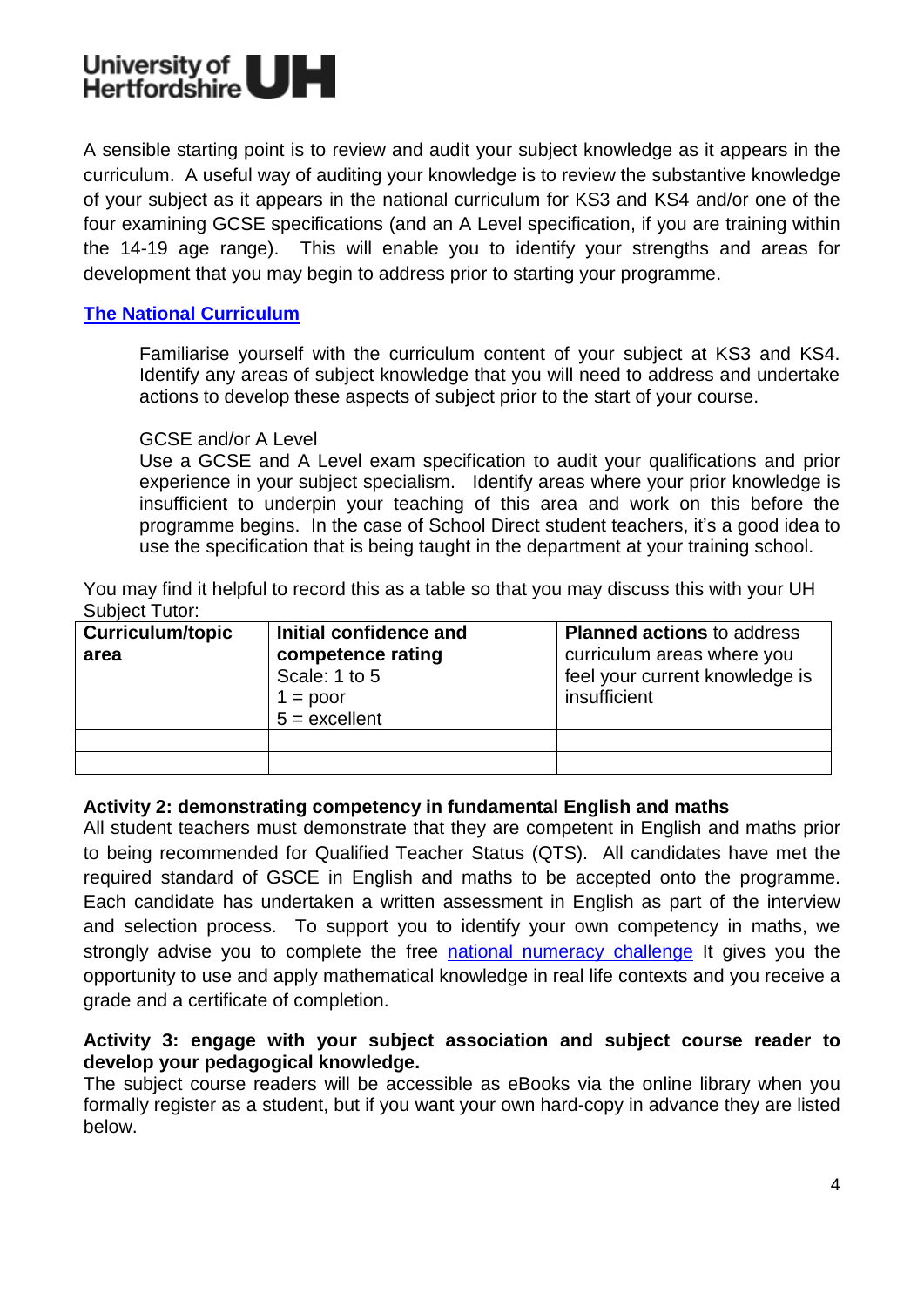

Subject associations are a great way of keeping abreast of subject specific developments, pedagogy and educational matters. Have a look at your subject association's website and consider membership.

## **Art and Design**

Subject Association: The National Subject Association for the Teaching of Art and Design [http://www.nsead.org](http://www.nsead.org/)

Book: Addison, N. & Burgess, L. 2007, *Learning to teach art & design in the secondary school: a companion to school experience*, 2nd edn, Routledge, London.

#### **Business and economics**

Subject Association: Economic, Business Education Association for Teachers [www.ebea.org.uk](http://www.ebea.org.uk/) 

Book: Jephcote, M., Abbott, I. & Economics and Business Education Association 2005, *Teaching business education 14-19,* David Fulton, London

## **Computing / Computer Science**

Subject Association: Computing at School (CAS) [www.computingatschool.org.uk](http://www.computingatschool.org.uk/) Book: Lau, W. 2017. *Teaching Computing in Secondary Schools*: A Practical Handbook. **Routledge** Journals: *Mathematics & Computer Education & Computers in the Schools*

## **Design and Technology**

International Publishing, London.

Subject Association: The Design and Technology Association [www.data.org.uk](http://www.data.org.uk/) Books: Benson, C. & Lawson, S. 2017, *Teaching Design and Technology Creatively*, Taylor and Francis, London.

Owen-Jackson, G. 2013, *Debates in Design and Technology Education*, Routledge Ltd, London.

## **Drama**

Subject Association: The National Association for the Teaching of Drama [www.natd.eu](http://www.natd.eu/) Books: van de Water, M., Hunt, K. & McAvoy, M. 2015, *Drama and Education: Performance Methodologies for Teaching and Learning*, Taylor and Francis, Hoboken. West, K. 2011, *Inspired Drama Teaching: A Practical Guide for Teachers*, Continuum

## **English**

Subject Association: The National Association for the Teaching of English [www.nate.org.uk](http://www.nate.org.uk/) Books: Daly, C. & Davison, J. 2014, *Learning to Teach English in the Secondary School: A companion to school experience*, Fourth edn, Routledge Ltd, London.

## **Geography**

Geographical Association [www.geography.org.uk](http://www.geography.org.uk/)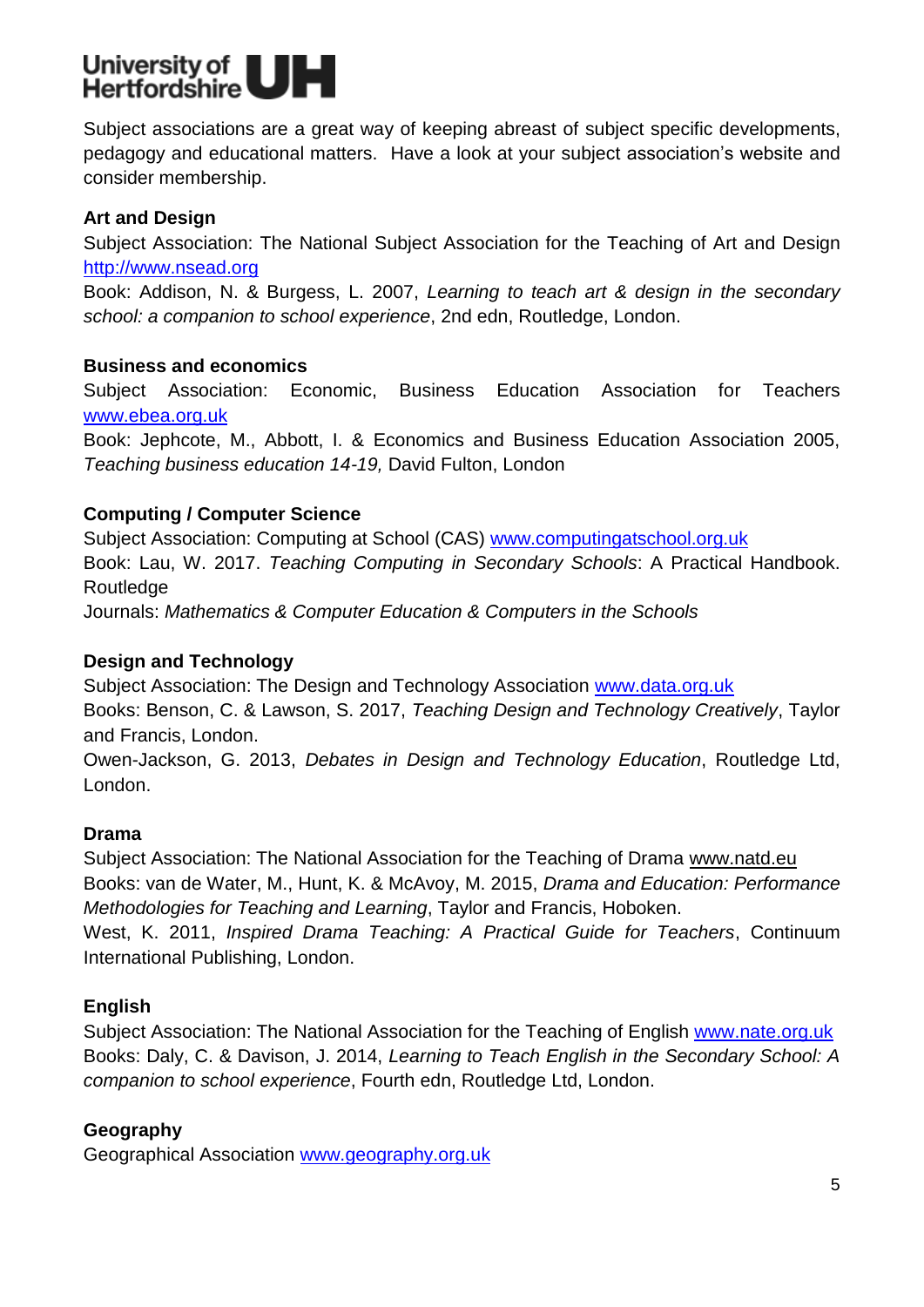

Book: Biddulph, M., Lambert, D. & Balderstone, D. 2015, *Learning to Teach Geography in the Secondary School*, Taylor and Francis.

## **History**

Subject Association: Historical Association [www.history.org.uk](http://www.history.org.uk/) Books: Husbands, C. 1996 *What is History Teaching?* Open University Press. Buckingham. Journals: *Teaching History* 

## **Maths**

Subject Associations: Association of Teachers of Mathematics [www.atm.org.uk](http://www.atm.org.uk/) & National Council of Teachers of Mathematics [www.nctm.org](http://www.nctm.org/)

Books: Boaler, J. 2009, *The Elephant in the Classroom: Helping Children Learn and Love Maths,* Souvenir Press, London.

Johnston-Wilder, S., Lee, C. & Pimm, D. 2016, *Learning to Teach Mathematics in the Secondary School: A Companion to School Experience*, 4th; Fourth; edn, Routledge, London.

## **MFL**

Subject Association: Association for Language Learning [www.all-languages.org.uk](http://www.all-languages.org.uk/)

Books: Pachler, N., Evans, M., Redondo, A. & Fisher, L.2014;, *Learning to Teach Foreign Languages in the Secondary School: A companion to school experience*, 4tt edn, Taylor and Francis, Florence.

Long, R. and Bolton, P. (2016) *House of Commons Briefing Paper: Language Teaching in Schools*, 07388 [http://researchbriefings.files.parliament.uk/documents/CBP-7388/CBP-](http://researchbriefings.files.parliament.uk/documents/CBP-7388/CBP-7388.pdf)[7388.pdf](http://researchbriefings.files.parliament.uk/documents/CBP-7388/CBP-7388.pdf)

# **Music**

Subject Associations: National Association of Music Teaching Professionals [www.mma](http://www.mma-online.org.uk/)[online.org.uk](http://www.mma-online.org.uk/) & Incorporated Society of Musicians [www.ism.org](http://www.ism.org/)

Books: Cooke, C., Evans, K., Philpott, C. & Spruce, G. 2016, *Learning to Teach Music in the Secondary School: A Companion to School Experience*, 3rd; Third; edn, Taylor and Francis, Florence.

# **PE**

Subject Association: Association for Physical Education [www.afpe.org.uk](http://www.afpe.org.uk/)

Books: Capel, S. & Whitehead, M. 2010, *Learning to Teach Physical Education in the Secondary School: A Companion to School Experience*, 3rd edn, Taylor and Francis, Hoboken.

# **Psychology**

Society for the Teaching of Psychology [www.teachpsych.org](http://www.teachpsych.org/)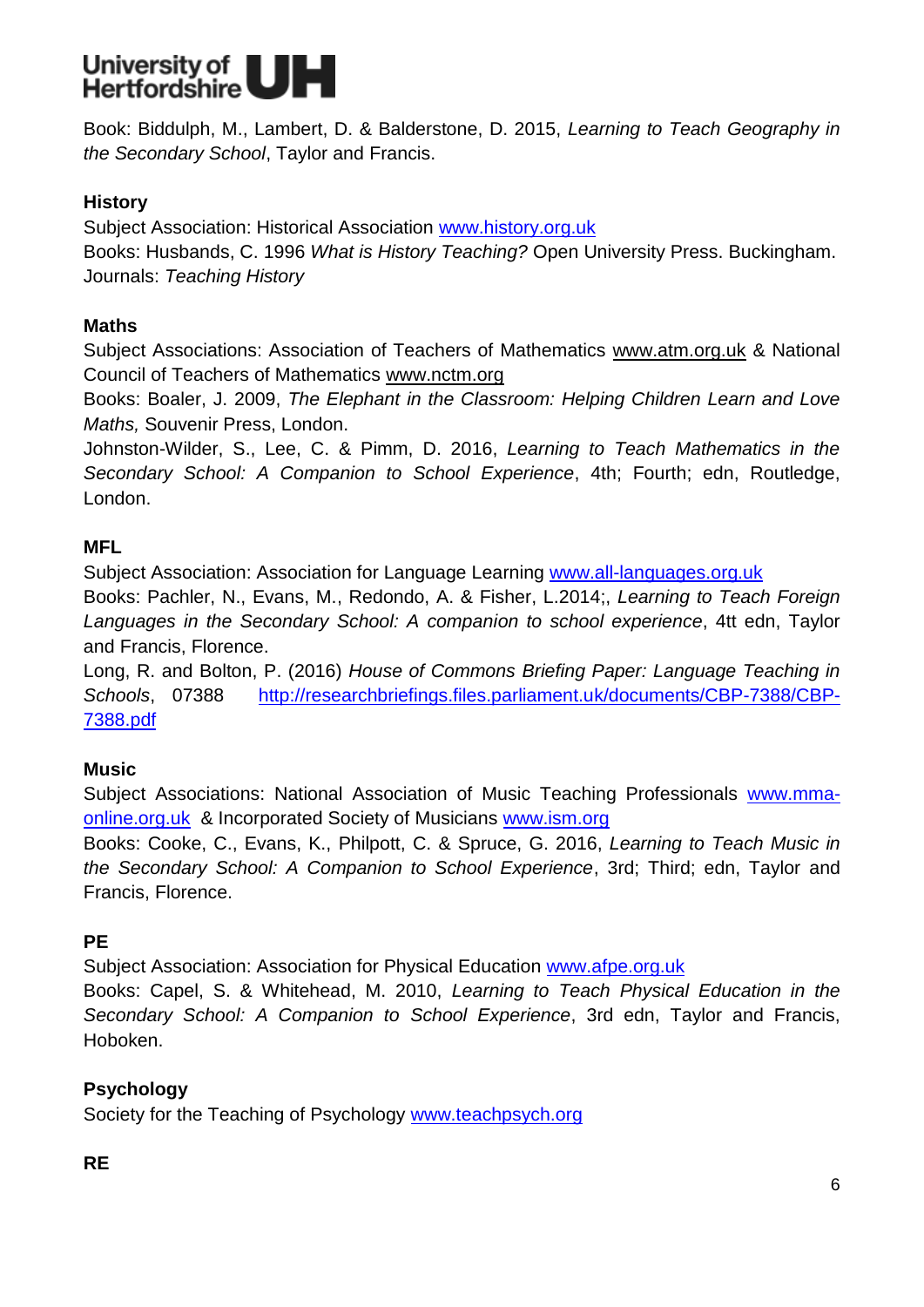

National Association of Teachers of Religious Education [www.natre.org.uk](http://www.natre.org.uk/) Barnes, L (2017) *Learning to Teach Religious Education in the Secondary School: A Companion to School Experience*, Taylor Francis: London

## **Science**

Subject Associations: Association for Science Education [www.ase.org.uk](http://www.ase.org.uk/) The Institute of Physics [www.iop.org;](http://www.iop.org/) The Society of Biology [www.societyofbiology.org;](http://www.societyofbiology.org/) The Royal Society of Chemistry [www.rsc.org](http://www.rsc.org/)

Books: Toplis, R. 2015*, Learning to Teach Science in the Secondary School: A companion to school experience*, 4<sup>th</sup> edition; Taylor and Francis: London.

## **Sociology**

British Sociological Association [www.britsoc.co.uk](http://www.britsoc.co.uk/) Discover Sociology for Teachers [www.discoversociology.co.uk](http://www.discoversociology.co.uk/)

**\*\*\***

#### **Assessment**

## *Information for PGCE (SD unsalaried and UL PGCE) students only: advanced notice of formative assignment title*

All student teachers undertaking the PGCE qualification (SD unsalaried and UL PGCE students) work towards 60 masters level credits. In the early stages of the course, we begin to work with you to support your academic writing. All PGCE students undertake a formative assignment to be submitted mid-October. This does not 'count' towards your master's level credits; it helps you and your tutors identify strengths and areas for development, prior to formal assignment submissions. The formative assignment invites you to draw on your reading, experience, discussions and observations of practice to begin to formulate beliefs about best practice in the teaching and learning of your subject specialism. The formative assignment also helps you to familiarise yourself with the stylistic conventions of writing a masters level in the School of Education and aims to prepare you for summative assignment submissions that are part of your programme.

The title is given below so that you can begin thinking about it. There is no expectation that this is completed prior to the start of the course. You may have opportunity to observe practice and engage with some reading to inform your thinking, prior to the start of your programme. When you register as a student of UH in September, you will have full access to the online library and be able to access subject-specific reading.

**Title: consider what you have observed, discussed, read and experienced about teaching and learning to date. What, in your view, constitutes best practice in the teaching of your subject?**

**(1500 words)**